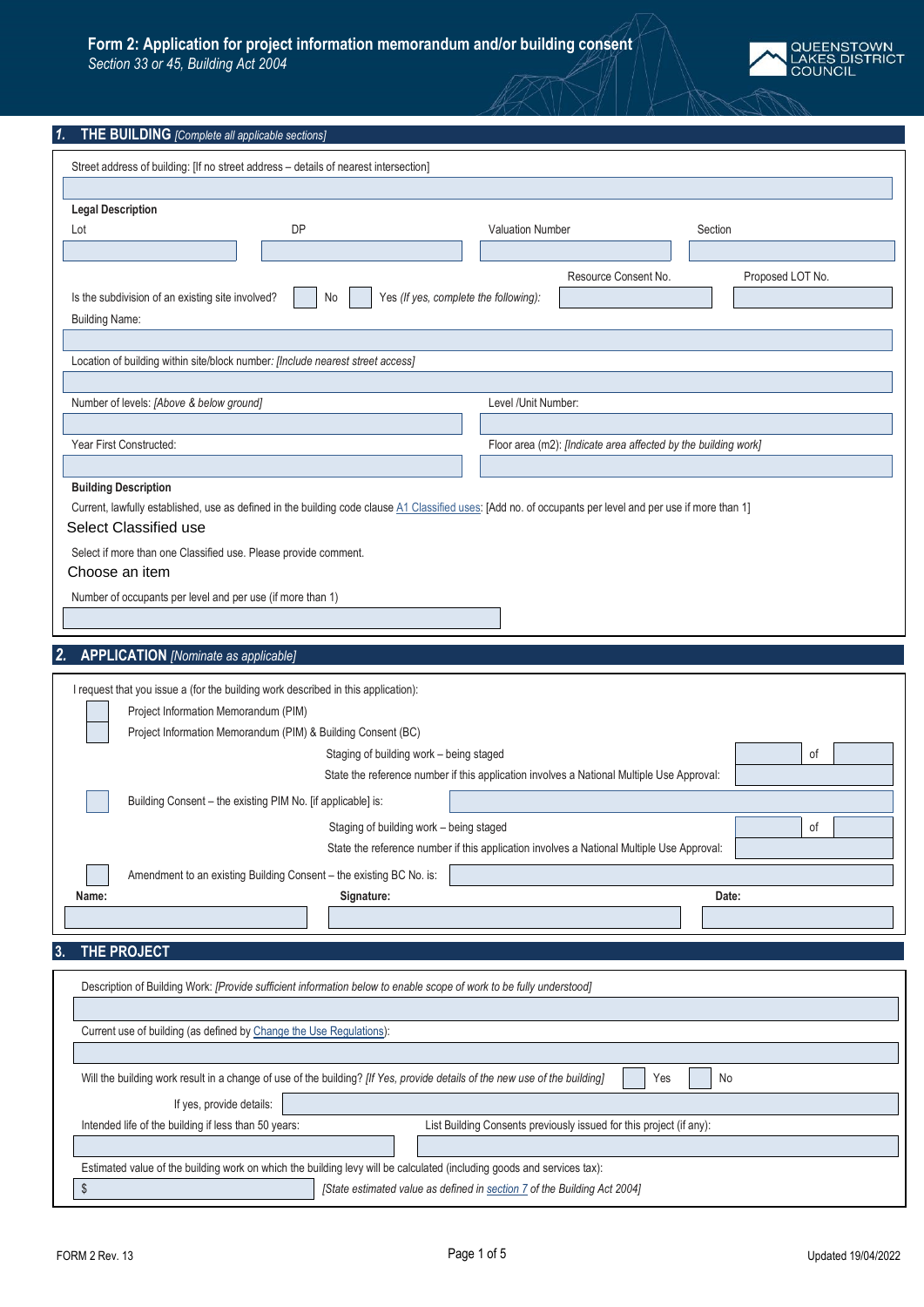| <b>OWNER</b>                                                                                                             |                                       |                                 |                                                                                                                                                                                              |
|--------------------------------------------------------------------------------------------------------------------------|---------------------------------------|---------------------------------|----------------------------------------------------------------------------------------------------------------------------------------------------------------------------------------------|
| Name of Owner:                                                                                                           |                                       |                                 |                                                                                                                                                                                              |
|                                                                                                                          |                                       |                                 |                                                                                                                                                                                              |
| Mailing address:                                                                                                         |                                       |                                 |                                                                                                                                                                                              |
|                                                                                                                          |                                       |                                 |                                                                                                                                                                                              |
| Street address / Registered address (if different from above):                                                           |                                       |                                 |                                                                                                                                                                                              |
|                                                                                                                          |                                       |                                 |                                                                                                                                                                                              |
| Contact Number(s):                                                                                                       |                                       | Email address:                  |                                                                                                                                                                                              |
|                                                                                                                          |                                       |                                 |                                                                                                                                                                                              |
| The following evidence of ownership is attached:                                                                         |                                       |                                 |                                                                                                                                                                                              |
| Record of title<br>Lease Agreement                                                                                       |                                       | Agreement for Sale and Purchase | Other document                                                                                                                                                                               |
| AGENT [Only required if application is being made on behalf of the owner]<br>5.                                          |                                       |                                 |                                                                                                                                                                                              |
|                                                                                                                          |                                       |                                 |                                                                                                                                                                                              |
| Name of Agent:                                                                                                           |                                       |                                 |                                                                                                                                                                                              |
|                                                                                                                          |                                       |                                 |                                                                                                                                                                                              |
| Mailing address:                                                                                                         |                                       |                                 |                                                                                                                                                                                              |
| Street address / Registered address (if different from above):                                                           |                                       |                                 |                                                                                                                                                                                              |
|                                                                                                                          |                                       |                                 |                                                                                                                                                                                              |
| Contact Number(s):                                                                                                       |                                       | Email address:                  |                                                                                                                                                                                              |
|                                                                                                                          |                                       |                                 |                                                                                                                                                                                              |
| Relationship to owner: [State details of the authorization from the owner to make the application on the owner's behalf] |                                       |                                 |                                                                                                                                                                                              |
|                                                                                                                          |                                       |                                 |                                                                                                                                                                                              |
|                                                                                                                          |                                       |                                 |                                                                                                                                                                                              |
|                                                                                                                          |                                       |                                 |                                                                                                                                                                                              |
| First Point of Contact: [for communications with the Council / Building Consent Authority]                               |                                       | Owner                           | Agent                                                                                                                                                                                        |
| Billing (Payer) Details:<br>Owner<br>Agent                                                                               | Other (name and email):               |                                 |                                                                                                                                                                                              |
| <b>RESTRICTED BUILDING WORK</b><br>6.                                                                                    |                                       |                                 |                                                                                                                                                                                              |
|                                                                                                                          |                                       |                                 |                                                                                                                                                                                              |
| Will the building work include any restricted building work?                                                             | Yes<br>No                             |                                 |                                                                                                                                                                                              |
| at the time of the application, they must be supplied before the building work begins.):                                 |                                       |                                 | If Yes, provide the following details of all licensed building practitioners who will be involved in carrying out or supervising the restricted building work (If these details are un-known |
|                                                                                                                          |                                       |                                 | <b>Licensed Building Practitioner Number</b>                                                                                                                                                 |
| Name                                                                                                                     | <b>Licensing Class</b>                |                                 | (or registration number if treated as being licensed under                                                                                                                                   |
|                                                                                                                          |                                       |                                 | section 291 of the Building Act 2004)                                                                                                                                                        |
|                                                                                                                          | <b>Please Select</b>                  |                                 |                                                                                                                                                                                              |
|                                                                                                                          | Please Select<br><b>Please Select</b> |                                 |                                                                                                                                                                                              |
|                                                                                                                          |                                       |                                 |                                                                                                                                                                                              |
| PROJECT INFORMATION MEMORANDUM [Do not fill in this section if the application is for a building consent only}           |                                       |                                 |                                                                                                                                                                                              |
|                                                                                                                          |                                       |                                 |                                                                                                                                                                                              |
| The following matters are involved in the project: [Nominate the matters relevant to the project]                        |                                       |                                 |                                                                                                                                                                                              |
| Subdivision                                                                                                              |                                       |                                 |                                                                                                                                                                                              |
| Alterations to land contours [e.g. digging out the site for a building platform]                                         |                                       |                                 |                                                                                                                                                                                              |
| New or altered connections to public utilities [e.g. Council sewer, storm water or water mains]                          |                                       |                                 |                                                                                                                                                                                              |
| New or altered locations and/or external dimensions of buildings                                                         |                                       |                                 |                                                                                                                                                                                              |
| New or altered access for vehicles                                                                                       |                                       |                                 |                                                                                                                                                                                              |
| Building work over or adjacent to any road or public place                                                               |                                       |                                 |                                                                                                                                                                                              |
| Disposal of stormwater and wastewater                                                                                    |                                       |                                 |                                                                                                                                                                                              |

Other matters known to the applicant that may require authorisations from the Territorial Authority: *[Specify]*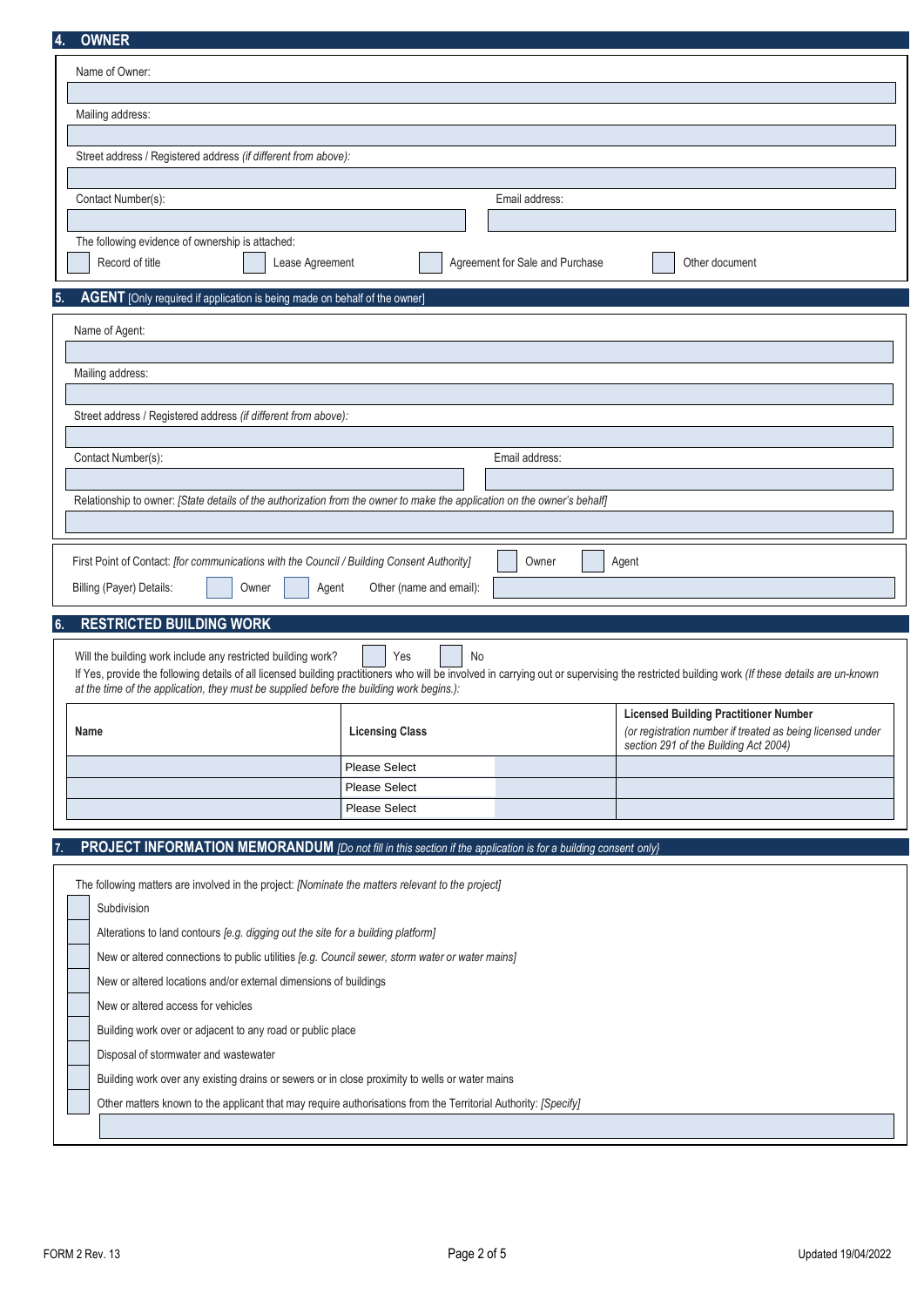**The building work will comply with the building code as follows:**

|                                                          | <b>Means of Compliance</b>                                    |                                |                                                                 |  |  |                                                                    |  |                                                                                     |
|----------------------------------------------------------|---------------------------------------------------------------|--------------------------------|-----------------------------------------------------------------|--|--|--------------------------------------------------------------------|--|-------------------------------------------------------------------------------------|
|                                                          | Nominate relevant compliance path(s) for each clause selected |                                |                                                                 |  |  |                                                                    |  |                                                                                     |
| <b>Building Code Clause</b><br>Nominate relevant clauses | Acceptable<br>Solution                                        | Verification<br><b>Method</b>  | Alternative<br><b>Solution</b><br>Please complete<br>Form AF AS |  |  | <b>Waiver/Modification</b><br>Please complete<br><b>Form AF WM</b> |  | Other<br>E.g. Codemark certification (see link to register for further information) |
|                                                          | Please select                                                 | Please select                  |                                                                 |  |  |                                                                    |  |                                                                                     |
| <b>B1 Structure</b>                                      | Please select                                                 | Please select                  |                                                                 |  |  |                                                                    |  |                                                                                     |
| <b>B2 Durability</b>                                     | Please select                                                 | Please select                  |                                                                 |  |  |                                                                    |  |                                                                                     |
| C1-6 Protection from fire                                | Please select                                                 | Please select                  |                                                                 |  |  |                                                                    |  |                                                                                     |
| D1 Access routes                                         | Please select<br>Please select                                | Please select<br>Please select |                                                                 |  |  |                                                                    |  |                                                                                     |
|                                                          | Please select                                                 |                                |                                                                 |  |  |                                                                    |  |                                                                                     |
| D2 Mechanical installation for<br>access                 | Please select<br>Please select                                |                                |                                                                 |  |  |                                                                    |  |                                                                                     |
| E1 Surface water                                         | Please select                                                 | Please select                  |                                                                 |  |  |                                                                    |  |                                                                                     |
|                                                          | Please select                                                 | Please select                  |                                                                 |  |  |                                                                    |  |                                                                                     |
| E2 External moisture                                     | Please select<br>Please select                                | Please select                  |                                                                 |  |  |                                                                    |  |                                                                                     |
|                                                          | Please select                                                 |                                |                                                                 |  |  |                                                                    |  |                                                                                     |
| E3 Internal moisture                                     | Please select                                                 |                                |                                                                 |  |  |                                                                    |  |                                                                                     |
| F1 Hazardous agents on site                              |                                                               | Please select                  |                                                                 |  |  |                                                                    |  |                                                                                     |
| F2 Hazardous building materials                          | Please select                                                 |                                |                                                                 |  |  |                                                                    |  |                                                                                     |
| F3 Hazardous substances and<br>processes                 |                                                               | Please select                  |                                                                 |  |  |                                                                    |  |                                                                                     |
| F4 Safety from falling                                   | Please select                                                 |                                |                                                                 |  |  |                                                                    |  |                                                                                     |
| F5 Construction and demolition<br>hazards                | Please select                                                 |                                |                                                                 |  |  |                                                                    |  |                                                                                     |
| F6 Visibility in escape routes                           | Please select                                                 |                                |                                                                 |  |  |                                                                    |  |                                                                                     |
| F7 Warning systems                                       | Please select                                                 |                                |                                                                 |  |  |                                                                    |  |                                                                                     |
| F8 Signs                                                 | Please select                                                 |                                |                                                                 |  |  |                                                                    |  |                                                                                     |
| F9 Restricting access to<br>residential pools            | Please select<br>Please select                                |                                |                                                                 |  |  |                                                                    |  |                                                                                     |
| G1 Personal hygiene                                      | Please select                                                 |                                |                                                                 |  |  |                                                                    |  |                                                                                     |
| G2 Laundering                                            | Please select                                                 |                                |                                                                 |  |  |                                                                    |  |                                                                                     |
| G3 Food preparation and<br>prevention of contamination   | Please select                                                 |                                |                                                                 |  |  |                                                                    |  |                                                                                     |
| <b>G4 Ventilation</b>                                    | Please select                                                 | Please select                  |                                                                 |  |  |                                                                    |  |                                                                                     |
| G5 Interior environment                                  | Please select                                                 |                                |                                                                 |  |  |                                                                    |  |                                                                                     |
| G6 Airborne impact sound                                 | Please select                                                 | Please select                  |                                                                 |  |  |                                                                    |  |                                                                                     |
| G7 Natural light                                         | Please select                                                 | Please select                  |                                                                 |  |  |                                                                    |  |                                                                                     |
| G8 Artificial light                                      | Please select                                                 | Please select                  |                                                                 |  |  |                                                                    |  |                                                                                     |
| G9 Electricity                                           | Please select                                                 | Please select                  |                                                                 |  |  |                                                                    |  |                                                                                     |
| G10 Piped services                                       | Please select                                                 | Please select                  |                                                                 |  |  |                                                                    |  |                                                                                     |
| G11 Gas as an energy source                              | Please select                                                 |                                |                                                                 |  |  |                                                                    |  |                                                                                     |
| G12 Water supplies                                       | Please select<br>Please select                                | Please select                  |                                                                 |  |  |                                                                    |  |                                                                                     |
| G13 Foul water                                           | Please select<br>Please select                                | Please select<br>Please select |                                                                 |  |  |                                                                    |  |                                                                                     |
|                                                          | Please select                                                 |                                |                                                                 |  |  |                                                                    |  |                                                                                     |
| G14 Industrial liquid waste                              | Please select                                                 | Please select                  |                                                                 |  |  |                                                                    |  |                                                                                     |
| G15 Solid waste                                          | Please select                                                 |                                |                                                                 |  |  |                                                                    |  |                                                                                     |
| H1 Energy efficiency                                     | Please select                                                 | Please select                  |                                                                 |  |  |                                                                    |  |                                                                                     |
| B1-H1 Back Country Hut                                   | Please select                                                 |                                |                                                                 |  |  |                                                                    |  |                                                                                     |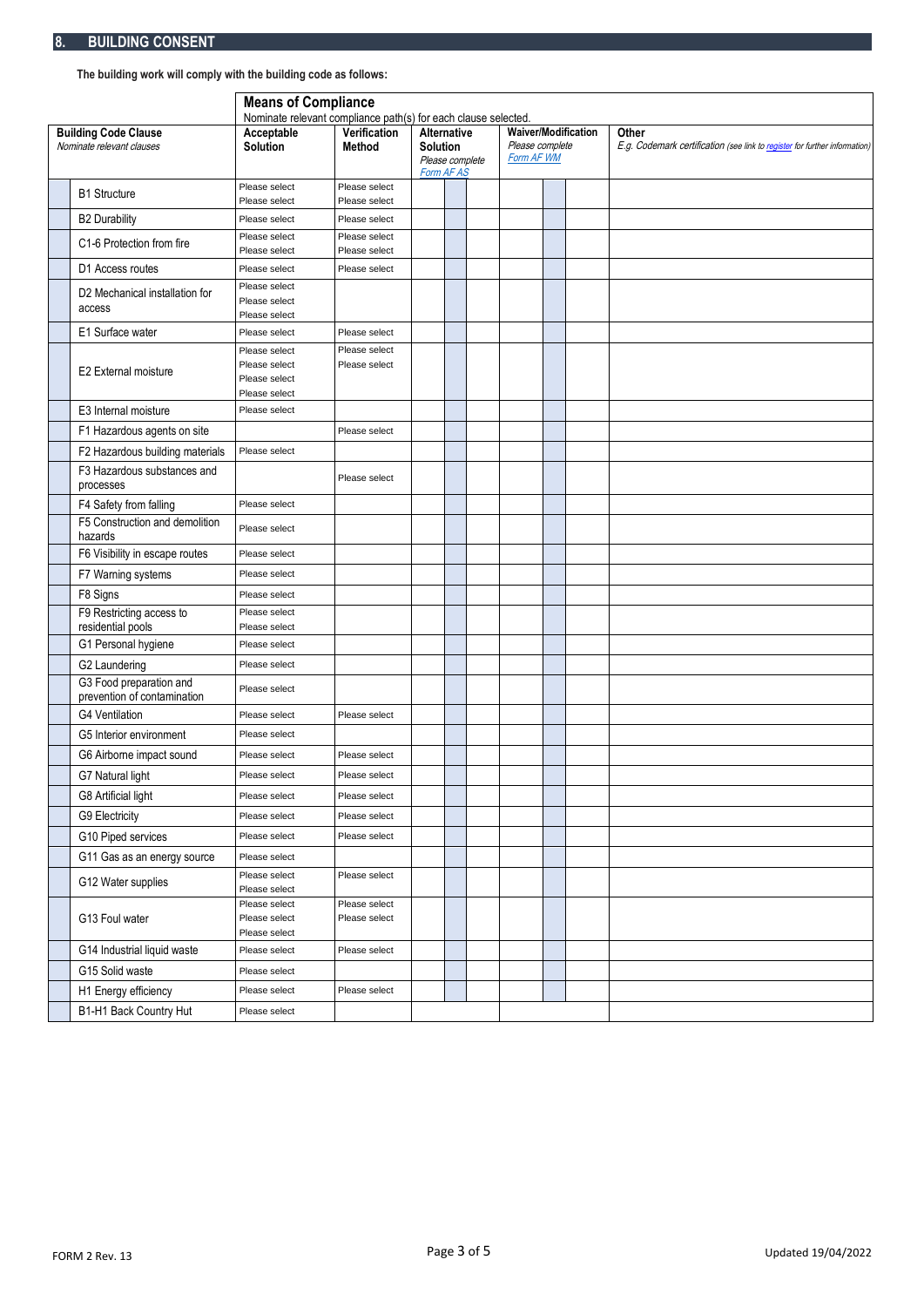| 9.                                                                                                                      | <b>COMPLIANCE SCHEDULE</b> Building (Specified Systems, Change the Use, and Earthguake-prone Building) Regulations 2005                                                          |  |  |  |  |
|-------------------------------------------------------------------------------------------------------------------------|----------------------------------------------------------------------------------------------------------------------------------------------------------------------------------|--|--|--|--|
| The building work requires a new or altered compliance schedule - Complete Appendix A with building consent application |                                                                                                                                                                                  |  |  |  |  |
| The building work will not affect the existing compliance schedule                                                      |                                                                                                                                                                                  |  |  |  |  |
| There are no specified systems in the building                                                                          |                                                                                                                                                                                  |  |  |  |  |
|                                                                                                                         |                                                                                                                                                                                  |  |  |  |  |
| <b>ATTACHMENTS</b><br>10.                                                                                               |                                                                                                                                                                                  |  |  |  |  |
|                                                                                                                         | The following documents are attached to this application (All plans and specifications must meet the minimum requirements set out in the regulations or required by the building |  |  |  |  |
| consent authority):<br>[Nominate as applicable]                                                                         |                                                                                                                                                                                  |  |  |  |  |
|                                                                                                                         |                                                                                                                                                                                  |  |  |  |  |
| Plans and specifications (list) (or attach a list)                                                                      |                                                                                                                                                                                  |  |  |  |  |
|                                                                                                                         |                                                                                                                                                                                  |  |  |  |  |
|                                                                                                                         | Memoranda from licensed building practitioner(s) who carried out or supervised any design work that is restricted building work                                                  |  |  |  |  |
| Project Information Memorandum                                                                                          | Development contribution notice<br>Certificate attached to Project Information Memorandum                                                                                        |  |  |  |  |
| Other information relevant to this application: [Please specify]:                                                       |                                                                                                                                                                                  |  |  |  |  |
|                                                                                                                         |                                                                                                                                                                                  |  |  |  |  |
| Current Record of title provided                                                                                        |                                                                                                                                                                                  |  |  |  |  |
| 11. CONTACTS (involved in the project)                                                                                  |                                                                                                                                                                                  |  |  |  |  |
| Designer                                                                                                                | Engineer                                                                                                                                                                         |  |  |  |  |
| Name:                                                                                                                   | Name:                                                                                                                                                                            |  |  |  |  |
| Postal Address:                                                                                                         | Postal Address:                                                                                                                                                                  |  |  |  |  |
|                                                                                                                         |                                                                                                                                                                                  |  |  |  |  |
| Phone number:                                                                                                           | Phone number:                                                                                                                                                                    |  |  |  |  |
| Email:                                                                                                                  | Email:                                                                                                                                                                           |  |  |  |  |
| <b>Builder</b>                                                                                                          | Gasfitter                                                                                                                                                                        |  |  |  |  |
| Name:                                                                                                                   | Name:                                                                                                                                                                            |  |  |  |  |
| Postal Address:                                                                                                         | Postal Address:                                                                                                                                                                  |  |  |  |  |
| Phone number:                                                                                                           | Phone number:                                                                                                                                                                    |  |  |  |  |
| Email:                                                                                                                  | Email:                                                                                                                                                                           |  |  |  |  |
| <b>Drainlayer</b>                                                                                                       | Plumber                                                                                                                                                                          |  |  |  |  |
| Name:                                                                                                                   | Name:                                                                                                                                                                            |  |  |  |  |
| Postal Address:                                                                                                         | Postal Address:                                                                                                                                                                  |  |  |  |  |
| Phone number:                                                                                                           | Phone number:                                                                                                                                                                    |  |  |  |  |
| Email:                                                                                                                  | Email:                                                                                                                                                                           |  |  |  |  |
| Electrician                                                                                                             | Other                                                                                                                                                                            |  |  |  |  |
| Name:                                                                                                                   | Name:                                                                                                                                                                            |  |  |  |  |
| Postal Address:                                                                                                         | Postal Address:                                                                                                                                                                  |  |  |  |  |
| Phone number:                                                                                                           | Phone number:                                                                                                                                                                    |  |  |  |  |
| Email:                                                                                                                  | Email:                                                                                                                                                                           |  |  |  |  |
|                                                                                                                         |                                                                                                                                                                                  |  |  |  |  |